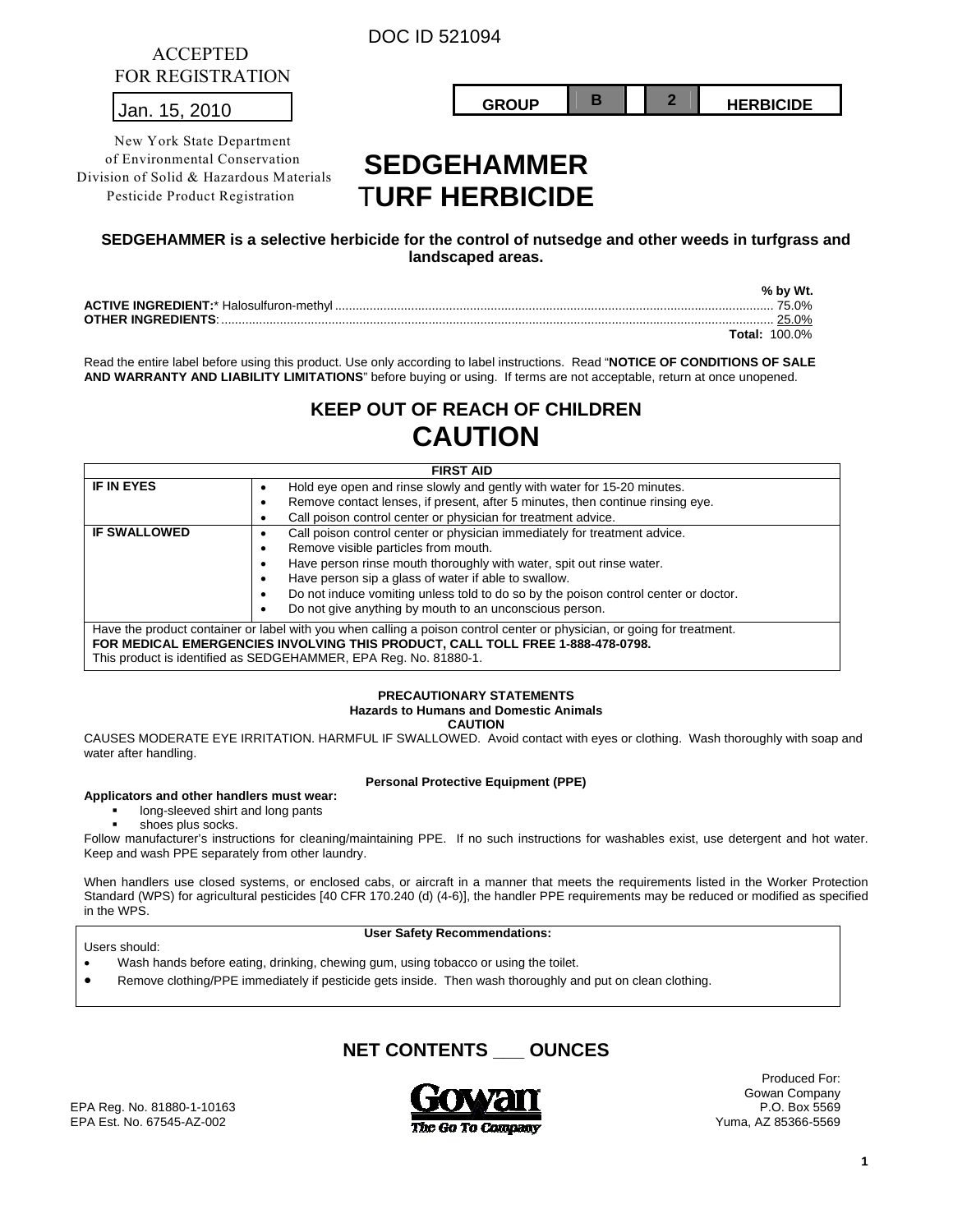#### **ENVIRONMENTAL HAZARDS**

Do not apply directly to water, to areas where surface water is present or to intertidal areas below the mean high water mark. Do not contaminate water when disposing of equipment washwaters or rinsate.

This chemical demonstrates the properties and characteristics associated with chemicals detected in ground water. The use of this chemical in areas where soils are permeable, particularly where the water table is shallow, may result in ground water contamination.

#### **DIRECTIONS FOR USE**

It is a violation of Federal law to use this product in any manner inconsistent with its labeling. This product must be used in accordance with the Directions For Use on this label or in separately published Canyon Supplemental Labeling.

Do not apply this product in a way that will contact workers or other persons, either directly or through drift. Only protected handlers may be in the area during application.

For any requirements specific to your State or Tribe, consult the agency responsible for pesticide regulation.

#### **AGRICULTURAL USE REQUIREMENTS**

Use this product only in accordance with its labeling and with the Worker Protection Standard, 40 CFR part 170. This Standard contains requirements for the protection of agricultural workers on farms forests, nurseries, and greenhouses, and handlers of agricultural pesticides. It contains requirements for training, decontamination, notification and emergency assistance. It also contains specific instructions and exceptions pertaining to the statements on this label about personal protective equipment (PPE) and restricted-entry interval. The requirements in this box only apply to uses of this product that are covered by the Worker Protection Standard.

Do not enter or allow worker entry into treated areas during the restricted entry interval (REI) of 12 hours.

- PPE required for early entry to treated areas that is permitted under the Worker Protection Standard and that involves contact with anything that has been treated, such as plants, soil or water, is:
- coveralls,
- shoes plus socks,
- chemical resistant gloves, such as nitrile rubber, neoprene rubber or polyethylene. For more options, follow instructions for category A (dry and water-based formulations) on an EPA chemical resistant category selection chart.

## **NON-AGRICULTURAL USE REQUIREMENTS**

The requirements in this box apply to uses of this product that are NOT within the scope of the Worker Protection Standard for agricultural pesticides (40 CFR Part 170). The WPS applies when this product is used to produce agricultural plants on farms, forests, nurseries, or greenhouses.

Keep people off treated areas until spray solution has dried.

### **GENERAL INFORMATION**

SEDGEHAMMER is a selective herbicide for post-emergence control of sedges such as purple and yellow nutsedge in established lawns, ornamental turfgrass, and landscaped areas. SEDGEHAMMER may be applied to commercial and residential turf and on other non-crop sites including: airports, cemeteries, fallow areas, golf courses, landscaped areas, public recreation areas, residential property, roadsides, school grounds, sod or turf seed farms, sports fields, landscaped areas with established woody ornamental, fairgrounds, race tracks, tennis courts, campgrounds and rights-of-way.

# **TURFGRASSES**

When applied as directed under the conditions described, the following established turfgrasses are tolerant to this product:

**Cool-Season Grasses**

Bentgrass, creeping Fescue, fine Fescue, fine Ryegrass, perennial Agrostis stolonifera<br>
Agrostis stolonifera Festuca arundinacea Colium perenne Agrostis stolonifera **Festuca** arundinacea

Bluegrass, Kentucky Fescue, tall

 *Poa pratensis Festuca arundinacea* 

#### **Warm-Season Grasses**

Bahiagrass Seashore paspalum Kikuyugrass Seashore paspalum Kikuyugrass<br>Paspalum notatum Seashore Paspalum vaqinatum Channisetun

Bermudagrass St. Augustinegrass

Centipedegrass Zoysiagrass  *Eremochloa ophiuroides Zoysia japonica* 

 *Cynodon dactylon Stenotaphrum secundadatum* 

 *Paspalum notatum Paspalum vaginatum Pennisetum clandestinum* 

**2**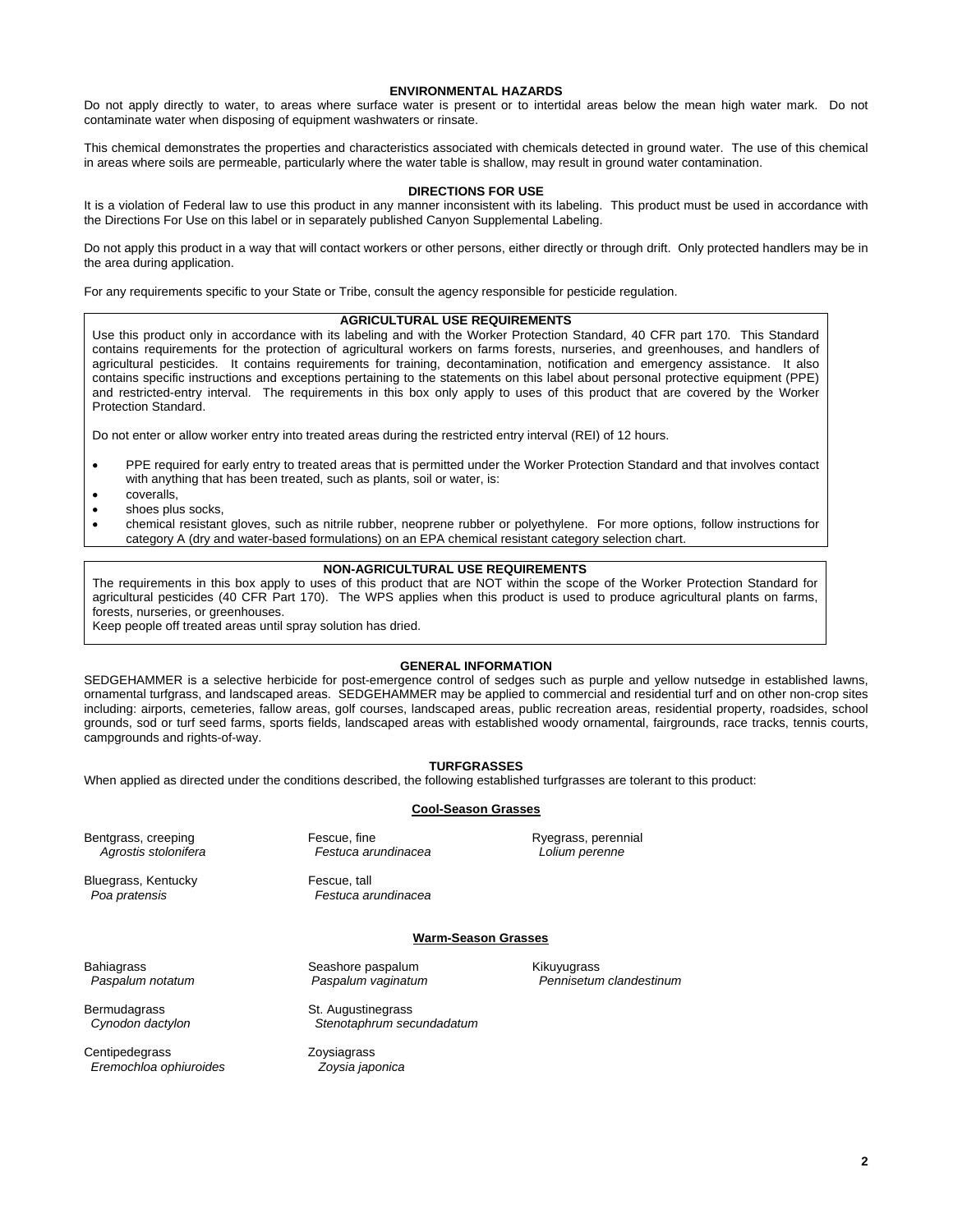### **ESTABLISHED WOODY ORNAMENTALS IN LANDSCAPED AREAS**

This product may be applied at specific rates as a post-directed spray around any established woody ornamental species in landscaped areas. For transplanted woody ornamentals, allow three months after transplanting before applying this product.

NOTE: Avoid contact of this product to leaves of desirable plants since foliar injury, discoloration or death may result.

#### **FALLOW TREATMENTS**

This product may be used on fallow areas prior to the establishment of turfgrass or woody ornamental plants. Allow 4 weeks between application and seeding or sodding of turfgrass, or transplanting woody ornamentals.

#### **WEEDS CONTROLLED**

When applied post-emergence, this product will control the following weeds:

| Purple nutsedge  | Yellow nutsedge    |  |  |
|------------------|--------------------|--|--|
| Cyperus roiundus | Cyperus esculentus |  |  |

When applied postemergence, this product will suppress the following weed:

Kyllinga *spp.*

## **APPLICATION DIRECTIONS**

Rates and timing of Application

#### **Broadcast Applications:**

For post-emergence control of purple or yellow nutsedge found in established turfgrass, apply 2/3 to 1 1/3 ounces by weight of this product per acre (0.031 to 0.062 pound active ingredient per acre) after nutsedge has reached the 3 to 8 leaf stage of growth. Use the lower rate in light infestations and the higher rate in heavy infestations.

A second treatment may be required 6 to 10 weeks after the initial treatment. As a sequential treatment, when new purple or yellow nutsedge plants have reached the 3 to 8 leaf stage of growth, apply 2/3 to 1 1/3 ounces by weight of this product per acre (0.031 to 0.062 pound active ingredient per acre). Use the lower rate in light infestations and the higher rate in heavy infestations. No more than 4 applications can be made with the total use rate not exceeding (5 1/3 ounces by weight of this product (0.25 pounds active ingredient) per acre per use season.

Use 0.25-0.5 percent v/v of a nonionic surfactant (1-2 quarts per 100 gallons of spray solution) for broadcast applications. For high volume applications, DO NOT exceed 1 quart of surfactant per acre. Use only nonionic surfactants that contain at least 80 percent active material.

#### **Spot Treatments:**

Mix 0.9 gram of this product in one or two gallons of water to treat 1000 square feet. Add 2 teaspoons (1/3 fluid ounce) of nonionic surfactant per gallon of water.

**INSTRUCTIONS FOR WATER DISPERSIBLE GRANULE IN 1.3 OUNCE BOTTLE**: Mix 0.9 gram of this product (using the measuring scoop provided) in one or two gallons of water to treat 1000 square feet. Add 2 teaspoons (1/3 fluid ounce) of nonionic surfactant per gallon of water. Ensure the product is measured as a level scoop and not rounded.

**INSTRUCTIONS FOR WATER DISPERSIBLE GRANULE PREMEASURED IN WATER SOLUBLE BAG:** Add one (1) water soluble bag of this product per one or two gallons of water in a hand-held or backpack sprayer to treat 1000 square feet. Add 2 teaspoons (1/3 fluid ounce) of a nonionic surfactant per gallon of spray solution. Mix or shake thoroughly for at least two minutes to ensure that the water soluble bag and ingredients are completely dispersed. Occasionally shake the spray solution while spraying to ensure that it remains thoroughly mixed.

Spray the target weeds thoroughly and wet the entire leaf surface of the undesirable plants.

**DO NOT exceed the specified amount of surfactant due to the potential for turf injury at higher rates. Refer to the surfactant label and observe all precautions, mixing and application instructions.** 

#### **TANK MIX WITH GLYPHOSATE HERBICIDE IN LANDSCAPED AND FALLOW AREAS AND TURF RENOVATION.**

This product may be tank mixed with Glyphosate herbicide for application as a directed spray in landscaped or fallow areas.

#### **APPLICATION EQUIPMENT AND INSTRUCTIONS**

Calibrate application equipment prior to application of this product. Application should be uniform and of sufficient volume to avoid streaking or skips. Avoid excessive overlap of the spray.

#### **USE PRECAUTIONS**

For optimum results, do not mow turf for 2 days before or 2 days after application.

This product is effective if no rainfall occurs within 3 hours, but best result are obtained with no rainfall or irrigation for at least 4 hours.

This product may be used on seeded, sodded, or sprigged turfgrass that is well established. Allow the turf to develop a good root system and uniform stand before application.

Treated areas may be overseeded with annual or perennial ryegrass or bermudagrass, 2 weeks after application.

Color plants or herbaceous ornamentals may be injured when transplanted into landscaped areas treated with SEDGEHAMMER. **Avoid application of SEDGEHAMMER when turfgrass or nutsedge is under stress since turf injury and poor nutsedge control may result.** 

Do not apply as an over-the-top spray to desirable flowers, ornamentals, vegetables, shrubs or trees.

Do not apply this product to golf course putting greens.

Do not apply this product through any type of irrigation system. Do not apply this product by air.